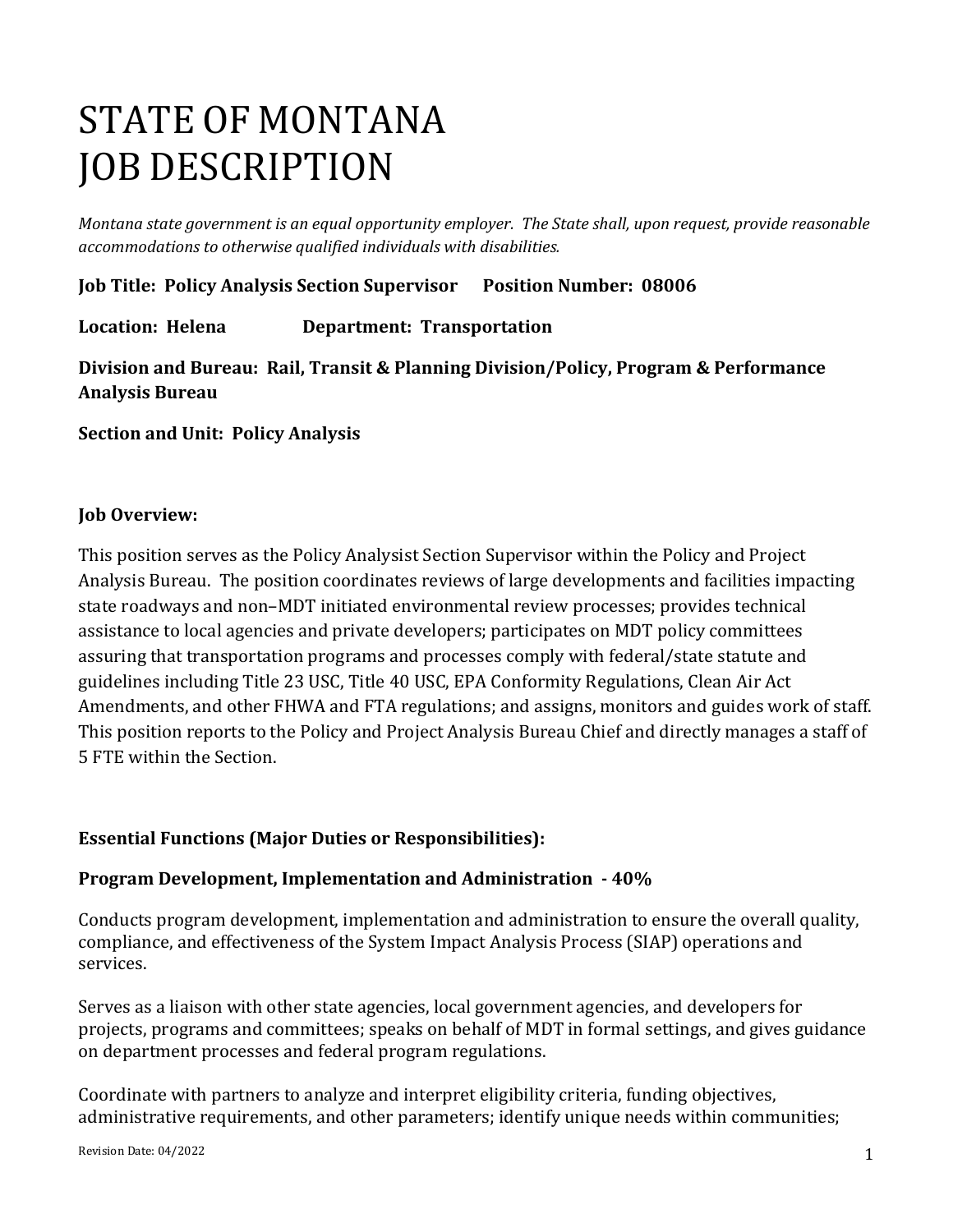develop innovative approaches to meeting these community needs and funding objectives; and frame policy, policy debates, analyses and communication for project and program implementation.

Represents the bureau chief at internal and external meetings and committees, and keeps the bureau chief, and division administrator informed of local planning and development issues.

Takes lead role in negotiating contracts and agreements and oversees the drafting of funding agreements, memorandums of understanding, and contracts with local governments or other external partners to define roles, responsibilities, and funding commitments for developing various transportation plans and projects.

Oversees the coordination of stakeholder, public relations and information dissemination activities to ensure the proper flow of accurate information and to increase involvement and cooperation. Participate in public meetings and communicate complex concepts and and information in an easily understood manner.

Establish and adjust project priorities, negotiate and establish deadlines, and review of work products to determine the overall adequacy of the approach, concept, and technical adequacy of the information.

## **Section Operations - 25%**

Monitors compliance with established operational policies and procedures and achievement of goals through consultation and meetings with subordinate staff (e.g. weekly meetings, status reports etc); personal review of program operations and project plans; and through discussions with other department staff and management. Monitors compliance with established policies in programs and reviews and approves atypical or developmental methods and procedures.

Develops short and long-term plans and program objectives to ensure that the Section remain current with federal and state laws, rules and standards; develops effective implementation plans for new methods, technologies, and standards.

Reviews and approves all requisitions, payrolls, expense claims, vendor claims, etc. for the Section to ensure budgets are not exceeded and Department resources are used in the most efficient manner possible. Reports any issues to the bureau chief.

Determines and fulfills equipment procurement needs of the Section, including responsibility for developing or approving specifications, ensuring compliance with Department procurement practices, developing budget justifications and submitting requests, and integrating equipment into Bureau practices to ensure maximization of resources.

Keeps the Bureau Chief and other MDT management informed of concerns, status, section needs, and project problems. Develops progress reports and solutions to problems to facilitate program operations and activities.

## **Staff Supervision - 25%**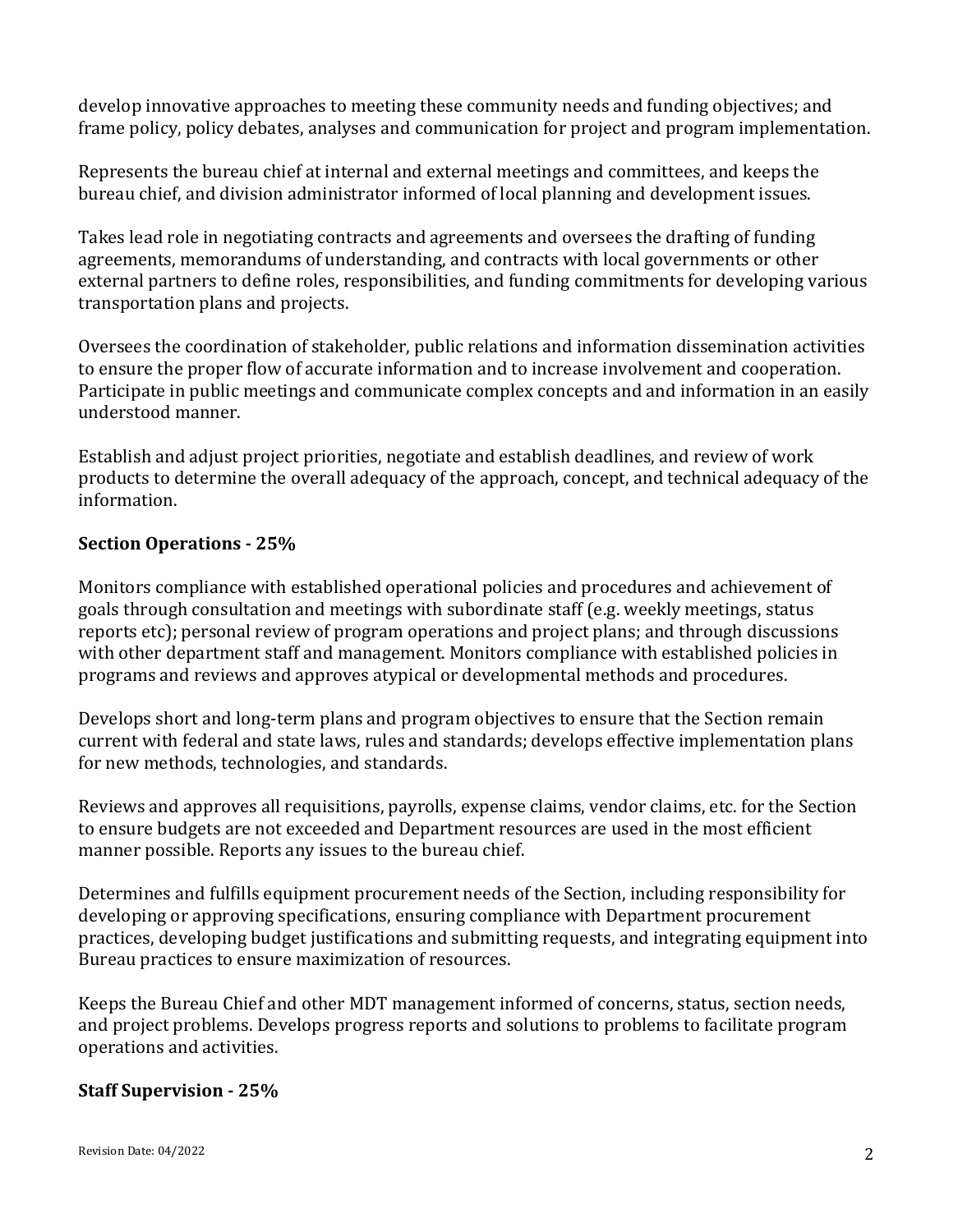Directly supervises 5.0 FTE, approves work schedules and leave requests.

Establish and assign work plans, priorities, and procedures. Monitors progress and conducts performance reviews.

Establish objective, measurable, and observable performance standards for subordinates. Monitor and manage the performance of all positions directly supervised and complete performance appraisals. Implement and monitor corrective actions including discipline and recommendations for termination. Ensure all subordinates comply with State and department personnel rules, regulations, and policies. Resolve staff grievances at the lowest level possible.

Coordinate or provide training for subordinates by assessing staff input and interests, professional development needs and budget limitations, developing or arranging training to meet those needs, and ensuring the efficient implementation of training programs. Assess the effectiveness of training activities, and modify programs as appropriate.

## **Other Duties – 10%**

Performs a variety of other planning, project management, and public relations activitiesas assigned by the Director, Chief Operating Officer and/or Administrator in support of MDT's mission and Division objectives.

#### **Supervision**

The number of employees supervised is: 5.0 FTE

The position number for each supervised employee is: 13005, 13015, 13018, 26021, 32009

## **Physical and Environmental Demands:**

- Light lifting (less than 10 lbs.)
- Carry light items (papers, books, small parts)
- Remaining seated for extended periods of time, with occasional walking; standing; bending
- Occasional travel within the state and out of state travel by airline to national conferences and meetings.
- Operating a personal computer

## **Knowledge, Skills and Abilities (Behaviors):**

**Knowledge:** The position requires knowledge of the theories, methods and techniques of transportation planning and program administration. Knowledge of State and Federal budget processes; public administration; professional research and analytical methods; statistical evaluation; Federal and State transportation laws and regulations; financial management; federal transportation program structure, funding distribution, and legislative process; the basic principles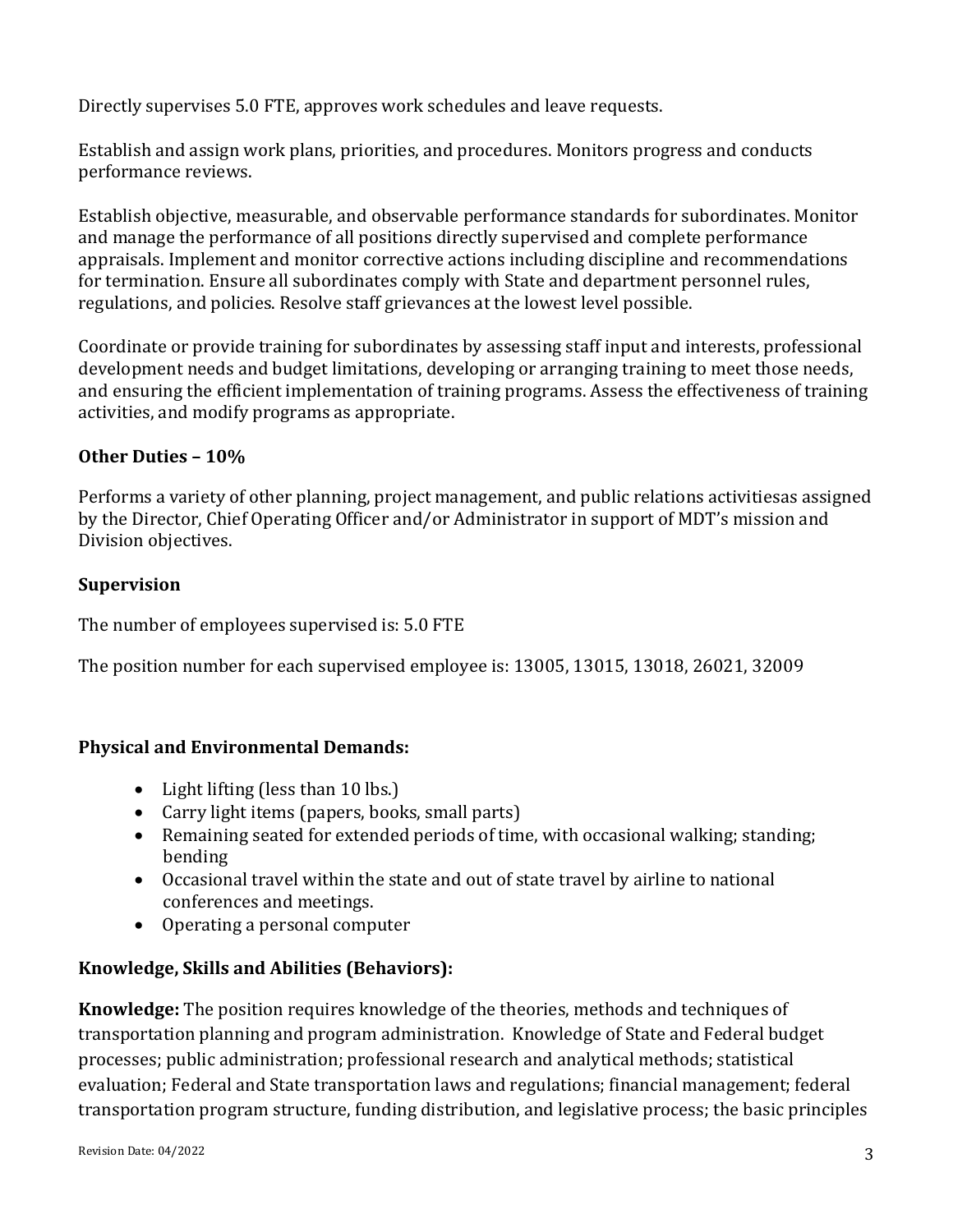of highway engineering and non-highway and alternative modes of transportation; the structure and responsibilities of the divisions and field offices of the Montana Department of Transportation; and contract administration.

**Skills:** The position requires skills in negotiating complex issues, program management, developing specialized research methods and analytical processes; planning, organizing, and directing policy and program analysis activities; applying analysis and judgment in arriving at solutions to difficult research problems; written and verbal communication, facilitation, and negotiating and defending department policy positions and standards with broad audiences, negotiating; establishing and maintaining effective working relationships; and promoting consensus and cooperation among multiple and often competing interests and objectives. Skilled at appropriately delegating responsibilities to competent staff.

**Abilities:** This position requires the ability to provide clear directions, technical assistance, and guidance to team members to ensure effective operations and project activities; to assesses complex and rapidly changing technological issues and national trends; identify root causes of problems and development of alternative solutions; confidently challenge the status quo by experimenting with new ideas; to evaluate multiple and ambiguous factors to resolve problems; to demonstrate leadership and create a positive work climate; to work effectively in a high stress and multi-task environment.

# **Minimum Qualifications (Education and Experience):**

The required knowledge and skills are typically acquired through a combination of education and experience equivalent to Bachelor's Degree in Transportation Planning, Engineering, Management, Public Administration or a related field.

Related Field Includes: Economics, Finance, Statistics, Policitcal Science, and Communications.

This position requires a minimum of 4 years of experience in progressively responsible experience in planning, program analysis, research, impact assessment, mitigation or another appropriate field.

This position requires a minimum of 1 year of supervision or team lead experience.

Certifications, licensure, or other credentials include: n/a

Alternative qualifications include: Any combination of additional related work experience and education equivalent to the minimum qualifications.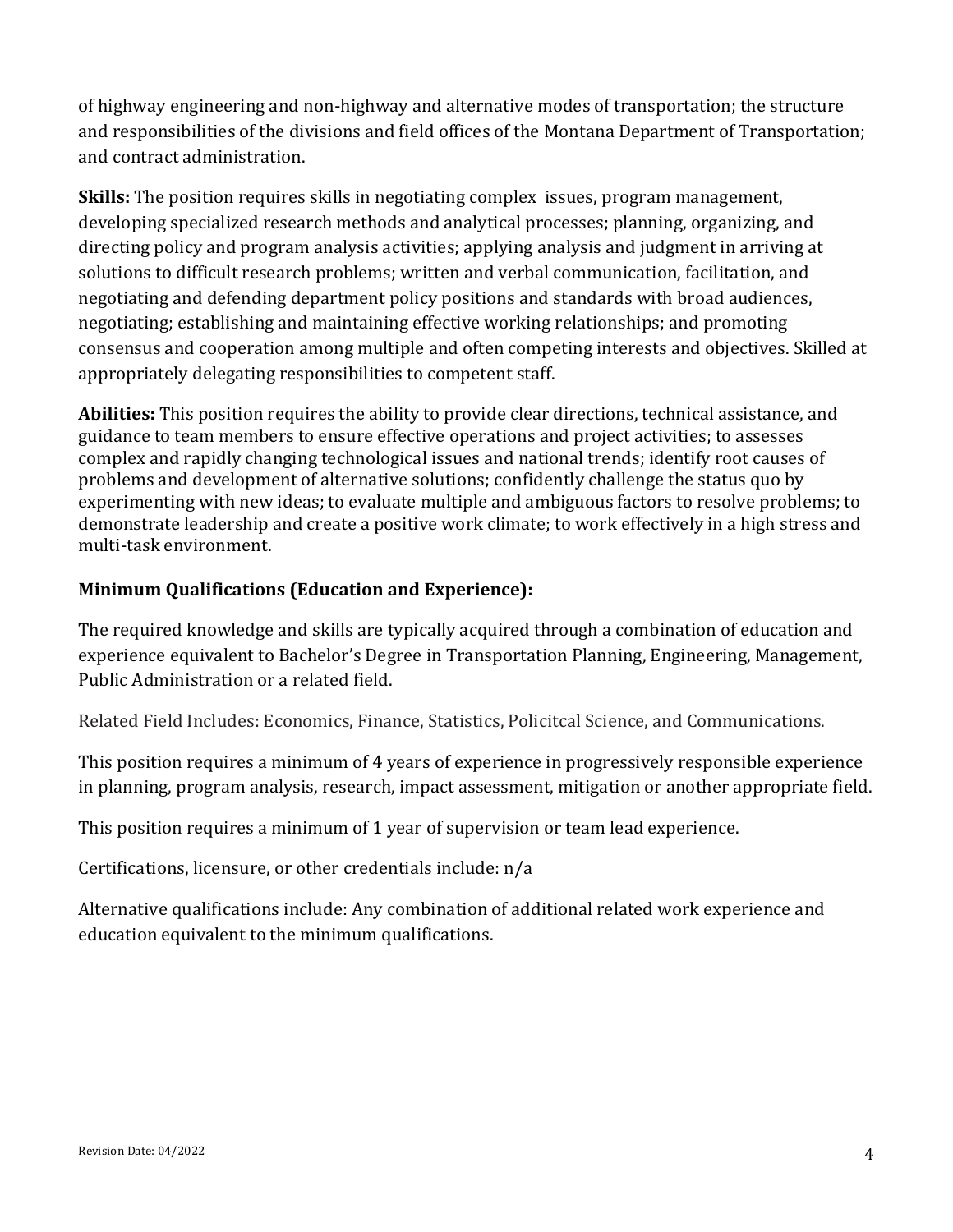| <b>Special Requirements:</b> |  |  |
|------------------------------|--|--|
|                              |  |  |

| List any other special required information for this position                                                                                                                                                 |              |  |                         |  |
|---------------------------------------------------------------------------------------------------------------------------------------------------------------------------------------------------------------|--------------|--|-------------------------|--|
| Fingerprint check                                                                                                                                                                                             |              |  | Valid driver's license  |  |
| Background check                                                                                                                                                                                              |              |  | Other; Describe         |  |
| None Union Code                                                                                                                                                                                               |              |  | Safety Responsibilities |  |
| The specific statements shown in each section of this description are not intended to be all inclusive.<br>They represent typical elements and criteria considered necessary to perform the job successfully. |              |  |                         |  |
| <b>Signatures</b><br>My signature below indicates the statements in the job description are accurate and complete.                                                                                            |              |  |                         |  |
|                                                                                                                                                                                                               |              |  |                         |  |
| <b>Immediate Supervisor</b>                                                                                                                                                                                   | <b>Title</b> |  | Date                    |  |
| <b>Administrative Review</b>                                                                                                                                                                                  | <b>Title</b> |  | <b>Date</b>             |  |
| My signature below indicates that I have read this job description.                                                                                                                                           |              |  |                         |  |